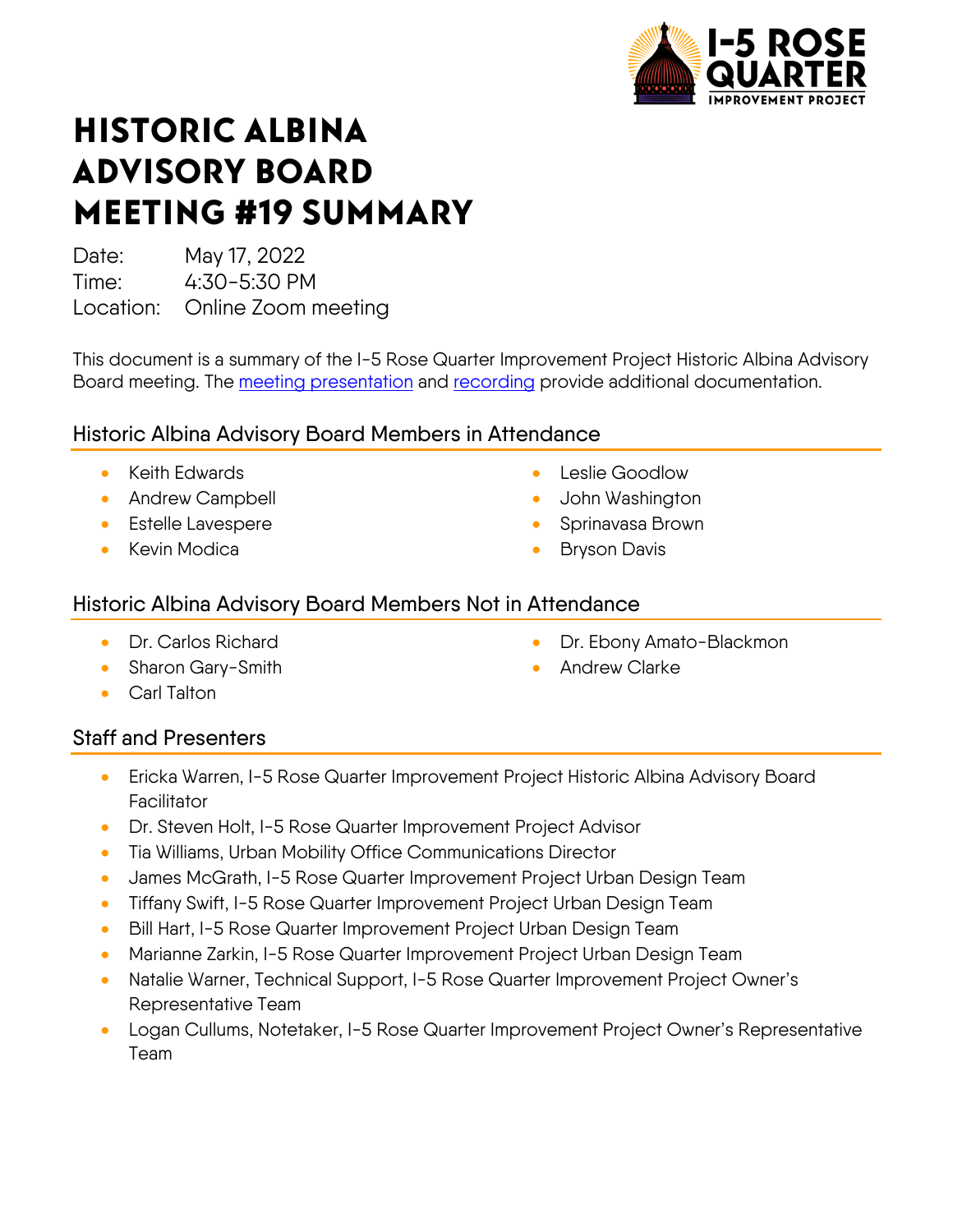#### Agenda

- Welcome, Introduction, Agenda Review
- Public Comment
- Project Updates
- Youth Design Forum Recap
- Urban Design Team Update
- Next Steps, Adjourn

#### Welcome, Introduction, Agenda Review

Ericka Warren, Historic Albina Advisory Board Facilitator, welcomed board and participants, provided an overview of the meeting and reminded everyone of the phone numbers for public comment and technical assistance.

Ericka reminded committee members of the seven principles of agreement to guide their participation in today's meeting.

# Public Comment

No public comments were received during the meeting.

# Project Updates

Tia Williams, Urban Mobility Office Communications Director, shared project updates.

Tia first provided an update on the inter-governmental agreement with the City of Portland, which will re-engage the City on the project. The agreement is currently in review and will tentatively go in front of City Council in early- to mid-June. It would be impactful if some HAAB members could testify at this Council meeting.

Tia then let the HAAB know that fieldwork will be taking place in the project area in late May through June. This is pre-development work, not construction work, and is combined with other scheduled ODOT maintenance work to minimize disruption.

# Youth Design Forum Recap

Sprinavasa Brown provided an overview of the Youth Design Forum that took place on Saturday, May 14. She started by thanking everyone who participated in the event. Overall, it was a very successful and positive experience, with over 60 youth participating.

Sprinavasa then provided a snapshot of some of the ideas generated at the forum, which included:

- Collect and transparently share data on noise and air pollution during construction.
- Build a community space with purified air where people can seek refuge from air pollution.
- Host an Oculus virtual reality tour of Albina.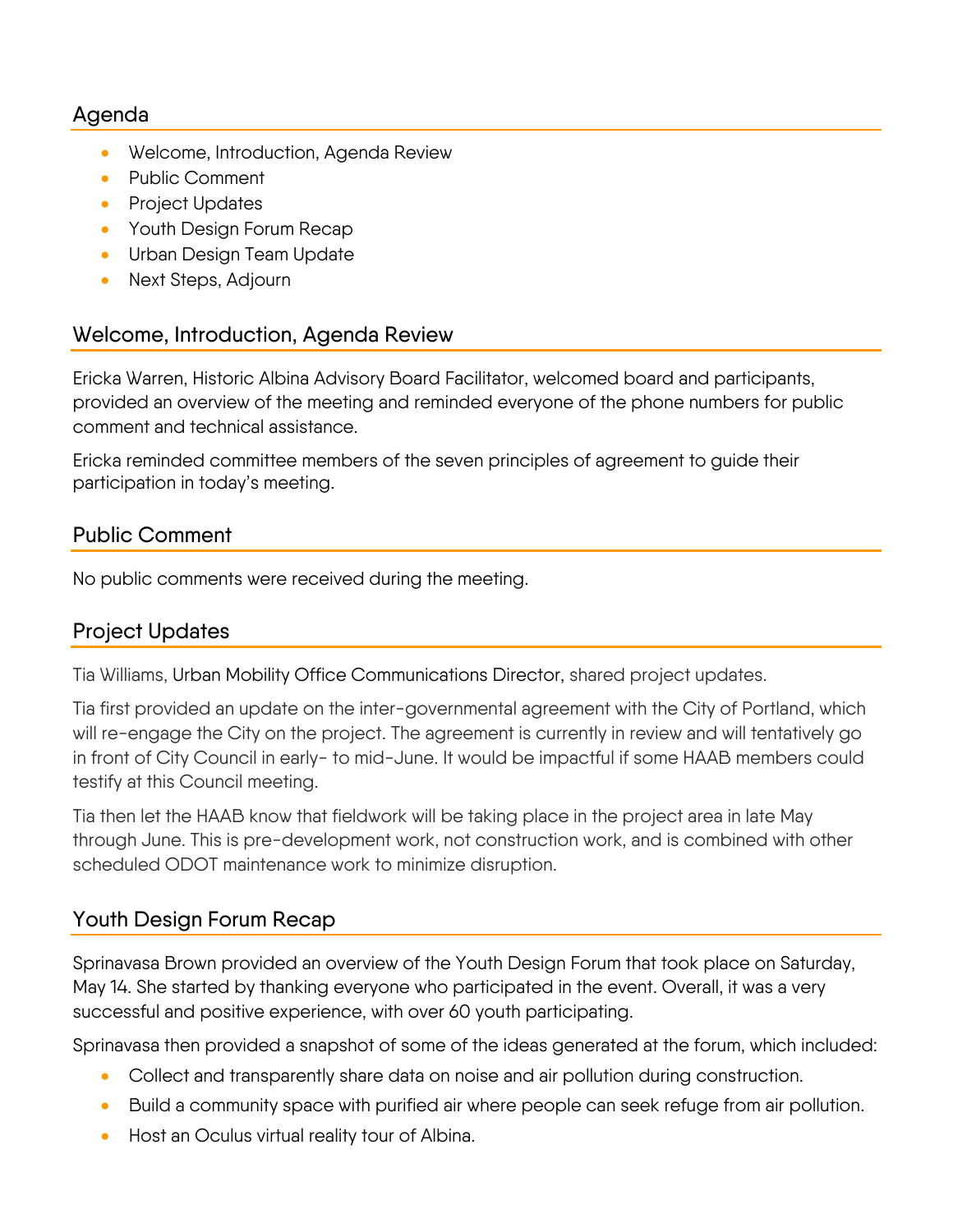- Install solar "trees" to generate renewable energy.
- Consider a career development center, mental health center and historic amusement park on the future highway cover.
- Create a Black Youth Commission hosted by ODOT, as existing project meetings aren't always accessible for youth.
- Host another Youth Design Forum.

Sprinavasa added that the youth were also clear about what they don't want to see on the cover, including smoke shops, condos, offices, a bigger law enforcement presence and violence.

Andrew said it was nice to witness and hear from the younger generation, and he looks forward to future engagement with them.

Keith Edwards said he is happy to hear this event went well, as it's an example of what the HAAB has been talking about for so long. He added that youth have new ideas and think differently, and their perspectives are important. He thanked Sprinavasa for her work on the event.

Dr. Holt said that it was a great event, and the team had opportunities to correct some misconceptions about the project. He added that this was a great beginning, and he's looking forward to next time. He thanked Sprinavasa and Ericka for their work.

Ericka turned it over to James to provide updates on the urban design team's work.

#### Urban Design Team Updates

James began with a summary of initial results from the public design survey. Approximately 318 responses were received and 97211, 97212, 97217 and 97202 were the four top zip codes for responses. Demographic questions were mandatory, and the survey had a higher response rate from Black community members than past surveys. The design team would like to have more youth respondents in future surveys.

Respondents expressed a clear preference for the oval medallions designed by PDX Black Excellence. There was also a clear preference for variety in the medallions, so all of the designs can be featured throughout the project area.

James noted that in the open-ended responses, the community expressed ideas that echo what the HAAB has been talking about. He added that surveys aren't the only tool at our disposal. There is the potential for focus groups and additional youth forums as well.

Estelle asked if there was representation from Outer East Portland.

- James said that although 97211, 97212, 97217 and 97202 were the top respondents, plenty of other zip codes were well-represented, including in Outer East Portland.
- Ericka added that the number of respondents who identify as Black or African was higher than in past surveys, which may reflect the HAAB members' networks. The goal with these surveys is to elevate the voices of the Black community while still being open to everyone.

Keith commented that it would be helpful to have a map of the respondent zip codes with the numbers of respondents overlaid along with their ethnicities.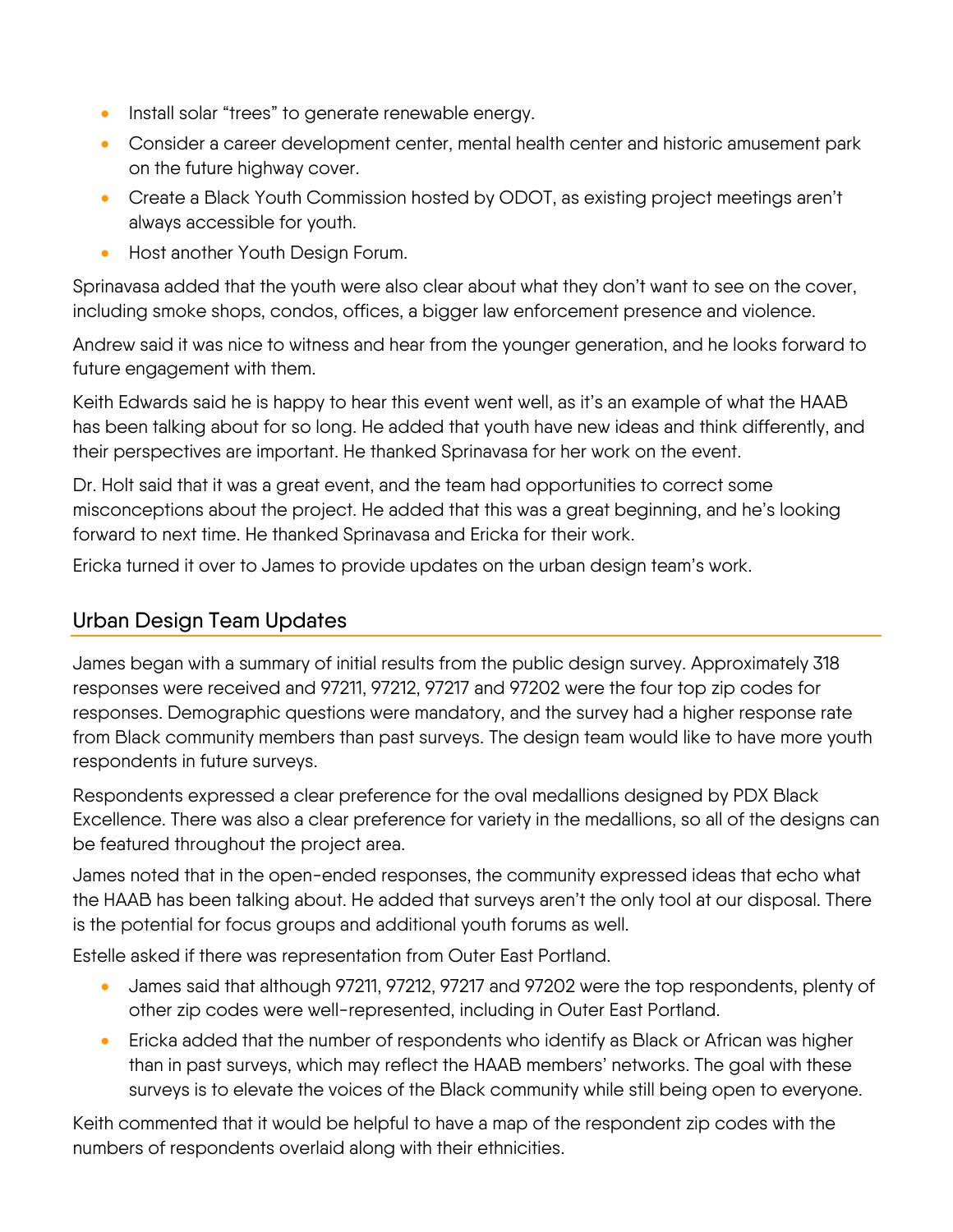• James responded that the project team will try to get as much granularity as possible.

#### **Narrative Elements**

James said that last month's meeting was focused on walls and bridges, with some discussion around the importance of narrative. What words should we use in the design elements?

Tiffany used the Miro board to discuss six potential chapters of narrative history that can be recognized in highly visible places.

- 1. Steel Bridge: Intro to Albina
- 2. Rose Quarter Transit Center: 12 Pillars of Albina Identifying key leaders, organizations and industry that uphold the Black community
- 3. Grassy area north of the Moda Center: Cultural heritage of the African diaspora and Indigenous cultures
- 4. Williams Walk: Chronological history of Black people in Oregon starting with Indigenous populations to present
- 5. Harriet Tubman Middle School: Focus on women of color and education
- 6. Russell Street: History of Russell Street and Black entrepreneurship

Bill then provided an overview of some of the historical events that the Williams Walk could feature.

#### **Discussion**

- Keith suggested that the HAAB virtually visit the National Center for Civil and Human Rights if possible. This museum has a lunch counter where visitors can put on earphones and experience what it was like to be there in the 1960s. To acknowledge the history, he thought it was important for the content to change over seasons and over time. Keith wants to acknowledge as much of our history as we can.
	- $\circ$  James responded that there can be some dynamic elements in the installations, but some things will need to be static. One possibility is a public space where folks can walk through and read some milestones in Black Oregon history.
- Sprinavasa said that she would love to see a connection to Maxville, as a lot of folks don't know about the Black logging history there. She added it will be crucial to have public/ private partnerships, like with the Oregon Historical Society, so that walking tours have an established curriculum with ideas for conversation.
- Bryson suggested that the design team incorporate QR codes.
	- o Bill responded that Sprinavasa and Bryson's suggestions are doable. The Pillars of Albina can incorporate QR codes that provide additional information. There are so many people and organizations that can be recognized.
- John Washington asked where these ideas and designs came from. He suggested the Albina Plan as a source for ideas, and suggested recognition of the Cockstock Incident.